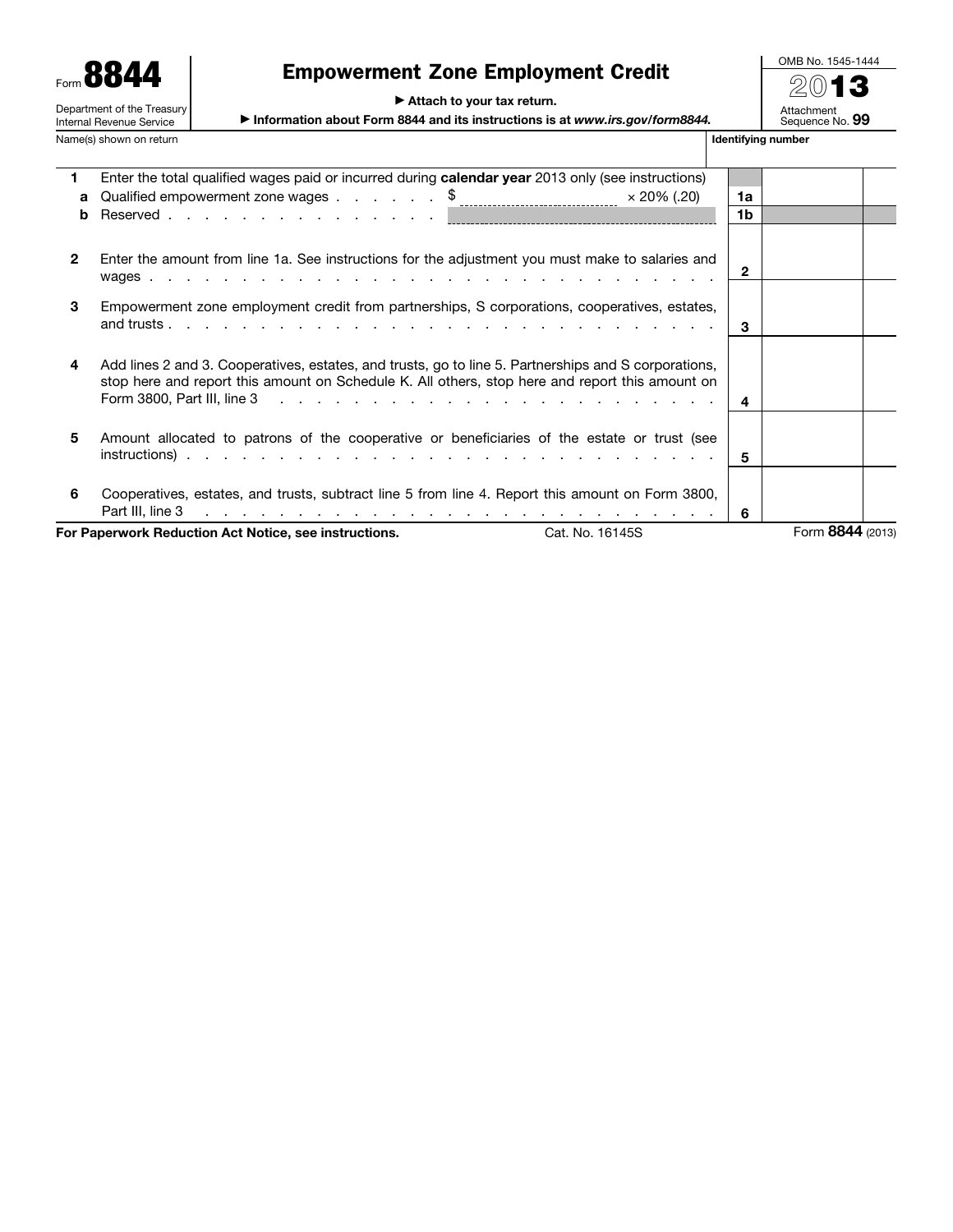# General Instructions

Section references are to the Internal Revenue Code unless otherwise noted.

### Future Developments

For the latest information about developments related to Form 8844 and its instructions, such as legislation enacted after this form and instructions were published, go to *www.irs.gov/ form8844.*

### Purpose of Form

Use Form 8844 to claim the empowerment zone employment credit. For tax years that include December 31, 2013, the credit is 20% of the employer's qualified wages (up to \$15,000) paid or incurred during calendar year 2013 on behalf of qualified empowerment zone employees.

The credit is a component of the general business credit, and a special tax liability limit applies. The allowable credit is figured in Part II of Form 3800, General Business Credit.

### Empowerment Zones

Urban areas. Parts of the following urban areas were empowerment zones. You can find out if your business or an employee's residence is located within an urban empowerment zone by using the RC/EZ/EC Address Locator at *www.hud.gov/crlocator*.

- Pulaski County, AR
- Tucson, AZ
- Fresno, CA
- Los Angeles, CA (city and county)
- Santa Ana, CA
- New Haven, CT
- Jacksonville, FL
- Miami/Dade County, FL
- Chicago, IL
- Gary/Hammond/East Chicago, IN
- Boston, MA
- Baltimore, MD
- Detroit, MI
- Minneapolis, MN
- St. Louis, MO/East St. Louis, IL
- Cumberland County, NJ
- New York, NY
- Syracuse, NY
- Yonkers, NY
- Cincinnati, OH
- Cleveland, OH
- Columbus, OH
- Oklahoma City, OK
- Philadelphia, PA/Camden, NJ
- Columbia/Sumter, SC
- Knoxville, TN
- El Paso, TX
- San Antonio, TX
- Norfolk/Portsmouth, VA

• Huntington, WV/Ironton, OH Note. The treatment of parts of Washington, DC as an empowerment zone ended at the end of 2011.

Rural areas. Parts of the following rural areas were empowerment zones. You can find out if your business or an employee's residence is located within a rural empowerment zone by using the RC/EZ/EC Address Locator at *www.hud.gov/crlocator.*

• Desert Communities, CA (part of Riverside County)

• Southwest Georgia United, GA (part of Crisp County and all of Dooly County)

• Southernmost Illinois Delta, IL (parts of Alexander and Johnson Counties and all of Pulaski County)

• Kentucky Highlands, KY (part of Wayne County and all of Clinton and Jackson Counties)

• Aroostook County, ME (part of Aroostook County)

• Mid-Delta, MS (parts of Bolivar, Holmes, Humphreys, Leflore, Sunflower, and Washington Counties)

• Griggs-Steele, ND (part of Griggs County and all of Steele County)

• Oglala Sioux Tribe, SD (parts of Jackson and Bennett Counties and all of Shannon County)

• Middle Rio Grande FUTURO Communities, TX (parts of Dimmit, Maverick, Uvalde, and Zavala Counties)

• Rio Grande Valley, TX (parts of Cameron, Hidalgo, Starr, and Willacy Counties)

### Qualified empowerment zone

employee. A qualified empowerment zone employee is any employee (full-time or part-time) of the employer who:

• Performs substantially all of the services for that employer within an empowerment zone in the employer's trade or business and

• Has his or her principal residence within that empowerment zone while performing those services.

See *Qualified Employees* below for a list of persons who are not qualified employees.

### Qualified Employees

Any person may be a qualified employee except the following.

• Any relative of the employer described in sections 152(d)(2)(A) through 152(d)(2)(G).

• A dependent of the employer described in section 152(d)(2)(H).

• If the employer is a corporation, any individual who bears any of the relationships described in sections 152(d)(2)(A) through 152(d)(2)(G), or is a dependent, as described in section 152(d)(2)(H), of an individual who owns (or is considered to own under section 267(c)) more than 50% in value of the outstanding stock of the corporation.

• If the employer is an entity other than a corporation, any individual who owns directly or indirectly more than 50% of the capital and profits interest, including constructive ownership, in the entity.

• If the employer is an estate or trust, any individual who is a grantor, beneficiary, or fiduciary of the estate or trust (or a dependent, as described in section 152(d)(2)(H), of such an individual), or any individual who is a relative, as described in sections 152(d)(2)(A) through 152(d)(2)(G), of the grantor, beneficiary, or fiduciary of the estate or trust.

• Any person who owns (or is considered to own under section 318) more than 5% of the outstanding or voting stock of the employer, or if not a corporate employer, more than 5% of the capital or profits interest in the employer.

• Any individual employed by the employer for less than 90 days. For exceptions, see *Early termination of employee*, later.

• Any individual employed by the employer at any private or commercial golf course, country club, massage parlor, hot tub facility, suntan facility, racetrack or other facility used for gambling, or any store the principal business of which is the sale of alcoholic beverages for consumption off premises.

• Any individual employed by the employer in a trade or business of which the principal activity is farming (see *Note*  below), but only if at the close of the tax year the sum of the following amounts exceeds \$500,000.

1. The larger of the unadjusted bases or fair market value of the farm assets owned by the employer.

2. The value of the farm assets leased by the employer.